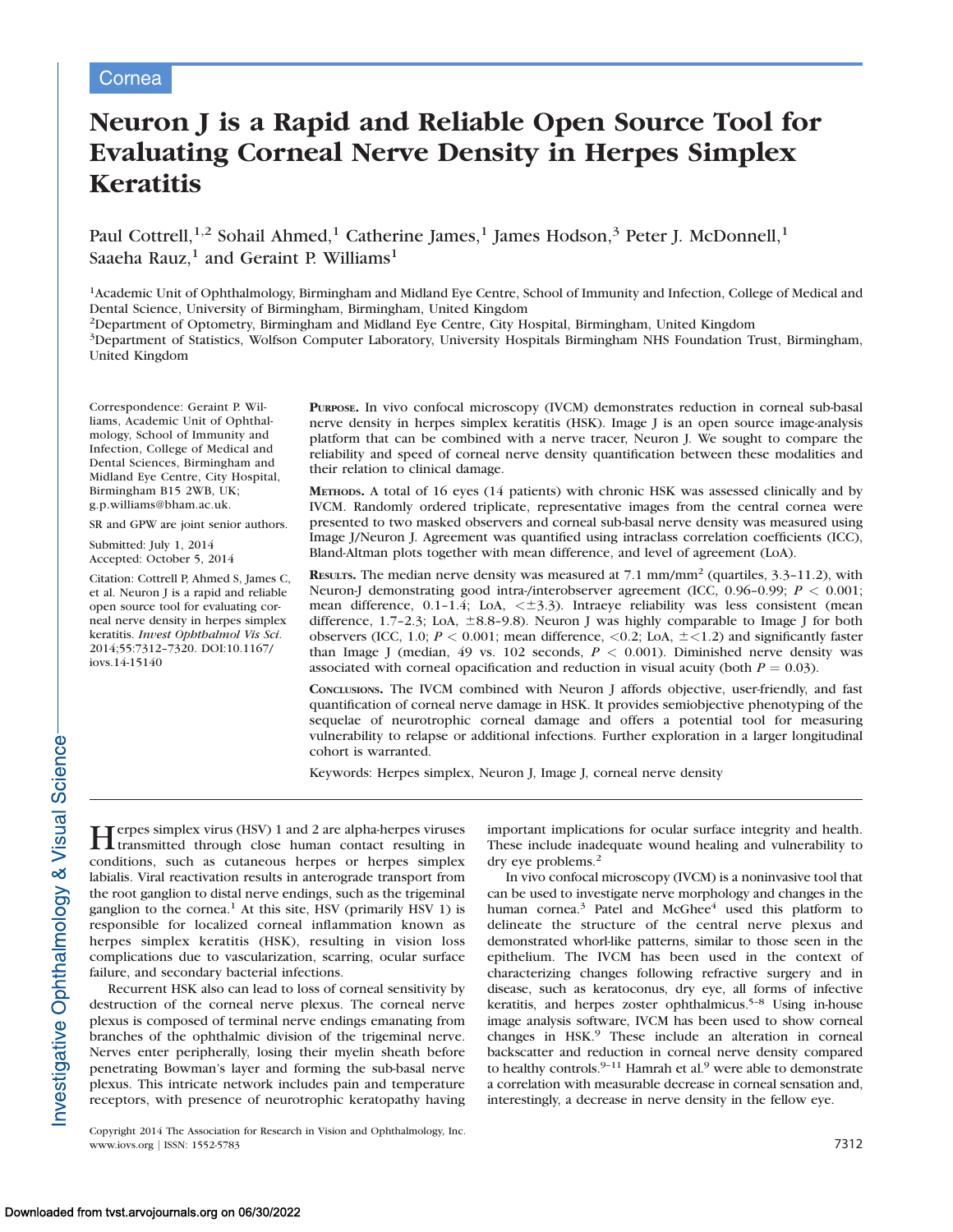Image analysis offers the potential for quantitative evaluation of nerve damage and temporal change using semi- or fully automated platforms. Image J is an open source image-analysis platform developed by the National Institutes of Health (NIH; Bethesda, MD, USA; available in the public domain at http:// rsb.info.nih.gov/ij/) and includes several line drawing tools. The segmented line drawing tool, for example, may be used to draw and quantify the length of linear structures, such as nerves. Neuron J is a semiautomated nerve-tracing plugin providing accurate nerve measurements when calibrated and can be freely downloaded from the public domain at http:// www.imagescience.org/meijering/software/neuronj/.<sup>12</sup> Neuron J intuitively draws a line over the center of a visible nerve fiber as the nerve is traced. Several nerves can be traced without having to clear previous traces from the screen as required in Image J, potentially expediting the use of Neuron J to quantify nerves. The use of a semiautomated platform offers relative control over image analysis compared to fully automated systems. Although quantification of corneal nerve density in microbial keratitis and herpes zoster ophthalmicus has been described using both platforms, to our knowledge direct comparisons and reliability have not been assessed and for HSK. $8,1\overline{3}$ 

In this study, we sought to quantify the corneal nerve plexus density in patients with HSK, and to determine a method to assess captured images within a reasonable time frame to define its suitability as a useful clinical tool. We assessed the reliability and speed of use for Image J and Neuron J, confirming a relationship to clinically observed damage.

# **METHODS**

## Patient Identification and Assessment

A total of 14 patients (16 eyes) with known HSK was identified from the corneal and external disease service at the Birmingham and Midland Eye Centre (Birmingham, UK). A service evaluation to assess Image J combined with Neuron J as a tool to quantify corneal nerve plexus density was done with approval from Sandwell and West Birmingham Hospitals NHS Trust Research and Development Department, following the tenets of the World Medical Association's Declaration of Helsinki.

Clinical examination was undertaken by one observer (GPW) and in vivo confocal microscopy by one experienced operator (PC). In the absence of an agreed and validated HSKrelated opacification index, ordinal grading for opacification was determined based on a modification of the four-point grading scale used by Sotozono et al.,<sup>14</sup> graded from 0 to  $3$  (0, clear cornea with iris details clearly visualized; 1, corneal opacification involving less than 1/3 of the cornea ''mild scarring"; 2, corneal opacification involving between  $1/3$  and 2/3 of the cornea ''moderate scarring''; and 3, corneal opacification involving greater than 2/3 of the cornea ''severe scarring''). Visual acuity was measured by LogMAR. Central corneal IVCM images were taken using Heidelberg HRT3 equipped with a Rostock Corneal Module (Heidelberg Engineering GMBH, Heidelberg, Germany). Two drops of oxybuprocaine 0.4% were instilled, followed by GelTears carbomer gel (Chauvin Pharmaceuticals Ltd., Surrey, UK) as a coupling agent between the ocular surface and TomoCap disposable head. Full thickness ''volume'' scans were performed in three locations (followed by additional ''sequence'' scans concentrated at the level of the nerves). For each eye, three representative images showing clearly the sub-basal nerves were selected from between 40 and 60 µm in depth from three different central corneal locations (PC).

## Assessment of Corneal Nerves

For each eye, one image was duplicated and rotated at 90° or 180°, to be used in the assessment of intraobserver reliability. This gave a total of 64 images, which were sorted into a random order using the ''Rand()'' function in Excel for Windows (2011; Microsoft Corporation, Redmond, WA, UA) (JH) before being presented to two masked observers (SA/CJ), who had been shown how to assess nerves as outlined below, and use Image J and Neuron J. The observers were asked to count the number of nerve trunks and nerve branches. They then were asked to calculate the total nerves (number of trunks  $+$  branches). Grading of nerve tortuosity was done according to a standard subjective grading scale.<sup>15</sup> Finally, nerve length was measured using Image J and combined with the plugin Neuron J. Clearly visible nerves were identified and observers were asked to record the time taken to count nerves, then the time to measure nerves using each method. A separate training set of images was presented before the complete set to ensure that no learning effect could affect the final results.

## Image J and Neuron J

Images were opened in Image J (available in the public domain at http://rsb.info.nih.gov/ij/) and frames calibrated to  $400 \times 400$  µm. An output table was used to record data and the segmented line drawing tool used to draw all nerve trunks and branches seen as described previously.<sup>16</sup> Subsequently, the same image was used with the Neuron J plugin and the process repeated ([Supplementary Videos S1, S2](http://www.iovs.org/content/55/11/7312/suppl/DC1)). When nerve tracings deviated the image was anchored and the drawing continued. All data were transferred to IBM SPSS 19 (IBM Corp., Armonk, NY, USA) and density calculated as nerve length in mm/mm2.

## Statistical Analysis

Agreement was quantified using intraclass correlation coefficients (ICCs). A 2-way mixed model with absolute agreement was used, and the quoted coefficients are those for average measures. The factors being compared all followed skewed distributions, and so were  $log_{10}$ -transformed before analysis.

Four sets of comparisons were made. For the intraeye reliability, ICCs were calculated across the sets of three images that came from the same eye, to test whether measurements were consistent, regardless of the position on the central cornea that the image was taken. For the intraobserver reliability, the measurements for the first image for each eye and the same image after being rotated were compared to test the consistency of the observers. For interobserver reliability, the mean measurements for each of the 16 eyes were compared between the two observers to test whether the different observers gave consistent measurements. Finally, the interplatform reliability was calculated by comparing the measurements of the 48 images between Image J and Neuron J.

To further validate agreement for nerve density, the analyses above were repeated using the Bland-Altman (BA) methodology.17 The BA plots were produced, and the mean differences within paired values assessed using paired t-tests. In addition to this, 95% limits of agreement (LoA) were calculated as  $\pm 1.96$ times the SD of the paired differences, to give an indication of the variability in paired measurements. The average of these limits are shown in the Tables, and the upper and lower limits of the LoA are shown in the Figures.

The overall mean nerve density across the three images and two platforms (i.e., six measurements) then was calculated for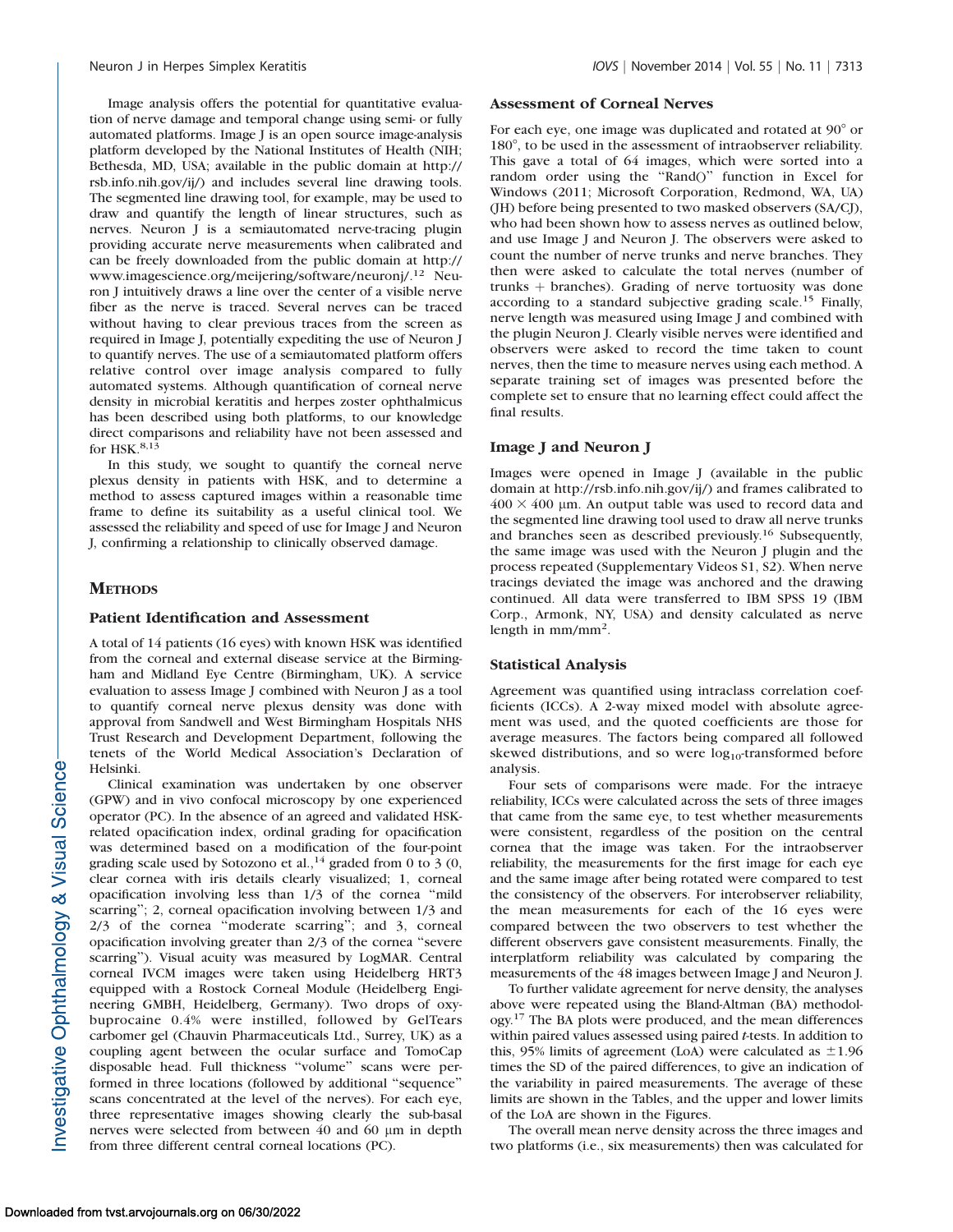TABLE 1. Summary of Average Nerve Trunks, Branches, Number of Nerves and Tortuosity; Nerve Density and Times for Both Observers to Complete Assessment in HSK

| <b>Measurement</b>           | Observer 1          | Observer 2          | Average                |  |
|------------------------------|---------------------|---------------------|------------------------|--|
| Nerve trunks                 | $3.0(2.0-4.0)$      | $3.5(2.0-5.0)$      | $3.0(2.0-5.0)$         |  |
| Nerve branches               | $3.0(1.3-6.0)$      | $(4.0 (1.0 - 8.0))$ | $3.0(1.0-7.8)$         |  |
| Total nerves*                | $7.0(3.3-10.0)$     | $7.5(4.3-13.0)$     | $7.0(4.0-11.0)$        |  |
| $1.0(0.0-2.0)$<br>Tortuosity |                     | $2.0(1.0-2.0)$      | $1.0(1.0-2.0)$         |  |
| Nerve density $mm/mm2$       |                     |                     |                        |  |
| Image J                      | $6.9(3.0-10.7)$     | $8.5(3.7-11.2)$     | $7.2(3.3-11.2)$        |  |
| Neuron J                     | $6.8(3.2-10.5)$     | $7.9(3.5-11.5)$     | $7.1 (3.3 - 11.2)$     |  |
| Time to completion, s        |                     |                     |                        |  |
| Image J                      | 89.2 (35.4–138.1)   | $102.0(38.5-161.0)$ | $93.5(35.4 - 140.8)$   |  |
| Neuron J                     | $50.0(18.2 - 71.5)$ | $48.5(21.5-88.8)$   | $(49.5 (21.0 - 80.3))$ |  |

Data are reported as medians and quartiles.  $P < 0.05$  was considered as significant (Wilcoxon signed rank test).  $*$  Total nerves  $=$  total trunks  $+$  total branches.



FIGURE 1. Representative photographs of HSK scarring with corresponding in vivo confocal images from the central cornea and Neuron J overlay of nerves. Patients with mild (<1/3 corneal opacification; [A-C]), moderate (1/3-2/3 corneal opacification; [D-F]), and severe (>2/3 corneal opacification, [G-I]) scarring are shown and Neuron J overlay is outlined in purple. The average nerve densities as calculated by Image J (IJ) and Neuron J (NJ) for both observers are shown in mm/mm2.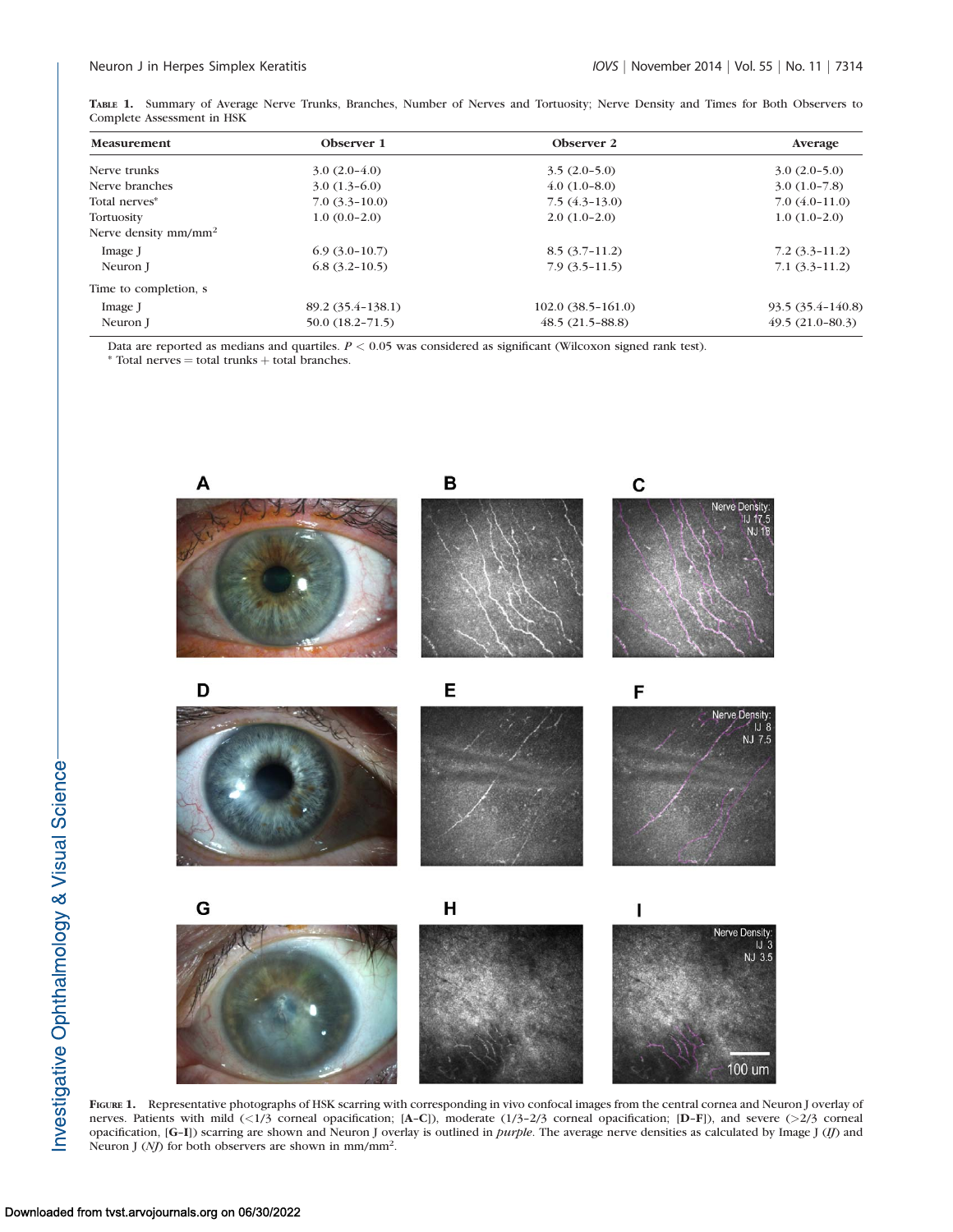|  | TABLE 2. Intracye and Intraobserver Agreement Between Observer 1 and 2 for Nerve Measurements in HSK |  |  |  |  |  |  |  |
|--|------------------------------------------------------------------------------------------------------|--|--|--|--|--|--|--|
|--|------------------------------------------------------------------------------------------------------|--|--|--|--|--|--|--|

|                             | ICC* for 3 Images<br>of the Same Eye,<br><b>Intraeve Reliability</b> |                        |            | ICC* for 2 Identical<br>Images, Intraobserver<br>Reliability |                        |            |
|-----------------------------|----------------------------------------------------------------------|------------------------|------------|--------------------------------------------------------------|------------------------|------------|
| Measure/Observer            | $\mathbf{ICC}^*$                                                     | P Value                | LoA        | $\mathbf{ICC}^*$                                             | P Value                | LOA        |
| Nerve trunks                |                                                                      |                        |            |                                                              |                        |            |
| 1                           | 0.73(0.37, 0.90)                                                     | $0.001\dagger$         | $\pm$ 3.68 | 0.85(0.59, 0.95)                                             | $< 0.001$ <sup>+</sup> | $\pm 2.42$ |
| 2                           | 0.80(0.54, 0.92)                                                     | $< 0.001$ <sup>+</sup> | ±3.44      | 0.94(0.82, 0.98)                                             | $< 0.001$ <sup>+</sup> | ±2.05      |
| Nerve branches              |                                                                      |                        |            |                                                              |                        |            |
| 1                           | $0.34(-0.53, 0.75)$                                                  | 0.165                  | ±11.45     | 0.93(0.80, 0.98)                                             | $< 0.001$ <sup>+</sup> | ±3.75      |
| 2                           | 0.63(0.13, 0.86)                                                     | $0.012\dagger$         | ±13.28     | 0.96(0.87, 0.99)                                             | $< 0.001$ <sup>+</sup> | ±6.67      |
| Total nerves‡               |                                                                      |                        |            |                                                              |                        |            |
| 1                           | 0.66(0.23, 0.87)                                                     | $0.006\dagger$         | ±11.73     | 0.97(0.90, 0.99)                                             | $< 0.001$ <sup>+</sup> | $\pm$ 3.65 |
| 2                           | 0.78(0.51, 0.92)                                                     | $< 0.001$ <sup>+</sup> | ±13.36     | 0.98(0.94, 0.99)                                             | $< 0.001$ <sup>+</sup> | ±6.85      |
| Tortuosity                  |                                                                      |                        |            |                                                              |                        |            |
| 1                           | $0.41(-0.41, 0.78)$                                                  | 0.115                  | ±2.39      | 0.70(0.20, 0.89)                                             | $0.009+$               | ±1.71      |
| 2                           | 0.60(0.11, 0.85)                                                     | $0.014\dagger$         | ±2.62      | 0.97(0.91, 0.99)                                             | $< 0.001$ <sup>+</sup> | ±0.87      |
| Nerve density, § (Image J)  |                                                                      |                        |            |                                                              |                        |            |
| 1                           | 0.83(0.62, 0.94)                                                     | $< 0.001$ <sup>+</sup> | $\pm 8.88$ | 0.99(0.98, 1.00)                                             | $< 0.001$ <sup>+</sup> | ±2.17      |
| 2                           | 0.85(0.66, 0.94)                                                     | $< 0.001$ <sup>+</sup> | ±9.82      | 1.00(1.00, 1.00)                                             | $< 0.001$ <sup>+</sup> | ±1.18      |
| Nerve density, § (Neuron J) |                                                                      |                        |            |                                                              |                        |            |
| 1                           | 0.84(0.63, 0.94)                                                     | $< 0.001$ <sup>+</sup> | $\pm 8.78$ | 0.99(0.96, 0.99)                                             | $< 0.001$ <sup>+</sup> | $\pm 2.83$ |
| 2                           | 0.85(0.65, 0.94)                                                     | $< 0.001$ <sup>+</sup> | ±9.85      | 0.99(0.96, 1.00)                                             | $< 0.001$ <sup>+</sup> | ±2.96      |

All variables were  $log_{10}$  transformed before the analysis to normalize their distributions. LoA, the average of the upper and lower limits of agreement from the BA plot.

\* A2-way mixed model with absolute agreement, average measures.

† Significance,  $P < 0.05$ .

 $\dagger$  Total nerves = total trunks + total branches.

§ Nerve density is expressed in mm/mm2.

each eye. These values were compared across clinical factors using the Wilcoxon signed rank test and Jonckheere-Terpstra tests, as applicable. Analyses were performed using IBM SPSS 19 (IBM Corp.), and Prism version 5.0 for Macintosh (GraphPad Software, La Jolla, CA, USA) with  $P < 0.05$  deemed to be indicative of statistical significance.

# **RESULTS**

The 14 patients in the cohort had a median age of 60 years (range, 29–83 years), and 8 (57%) were male. The median bestcorrected visual acuity was 0.36 (range, 0.00–0.82) with two patients at counting fingers acuity. Opacification was graded as 0 in 2/16, mild in 4/16, moderate in 9/16, and severe in 1/16 eyes. The median disease duration was 7 (range, 1–41) years. Six patients were on long-term prophylaxis with oral acyclovir (400 mg twice daily). Three had experienced a single relapse and one had experienced two relapses in the 12 months before evaluation. One patient had epithelial disease alone and the remainder had stromal involvement.

The average numbers of nerves, branches, tortuosity, and density are outlined in Table 1. Nerve length analysis was performed by Image J and Neuron J sequentially and timed (Table 1). Representative images together with in vivo confocal and Neuron J tracings are illustrated in Figure 1.

## Intraeye Reliability

Nerve density was the measurement with the best agreement across the three images from each eye, with ICCs ranging from 0.83 to 0.85 ( $P < 0.001$ ) across the different platforms and observers (Table 2). Direct comparisons among all three images from each eye were not possible by BA; hence, the three possible pairs of images for each eye were analyzed simultaneously. This gave consistent results across the different observers and platforms, with average mean differences of  $-1.7$ mm/mm<sup>2</sup> (average LoA,  $\pm$ 8.88) for observer 1 and  $-2.18$  (LoA,  $\pm$ 9.82) for observer 2 using Image J, and  $-1.76$  (LoA,  $\pm$ 8.78) for observer 1 and  $-2.29$  (LoA,  $\pm$ 9.85) for observer 2 using Neuron J. This suggested that, despite nerve density having the best intraeye reliability, measurements from scans taken from different areas in the central cornea still were highly variable, with LoAs in the region of  $\pm$ 9.

The lowest levels of agreement for intraeye reliability were seen in the numbers of nerve branches (ICC, 0.34, 0.63 [Observer 1, Observer 2]) and tortuosity (ICCs, 0.41, 0.60).

## Intraobserver Reliability

When duplicate images were presented in a random, inverted/ flipped sequence, there was good intraobserver agreement for all analyses parameters (Table 2). Measurements of nerve density were the most reliable, ICCs of 0.99 or 1.00 ( $P <$ 0.001) for observers 1 and 2 using either Image J or Neuron J (Figs. 2A, 2B). This was confirmed by the BA plots (Figs. 2C, 2D) with mean difference measured at  $<-0.2$  mm/mm<sup>2</sup> (absolute mean difference,  $\langle 0.9 \rangle$  and average LoAs  $\langle \pm 3 \rangle$  for both observers using both platforms. This demonstrates consistency over repeated reviews of the same image by an observer.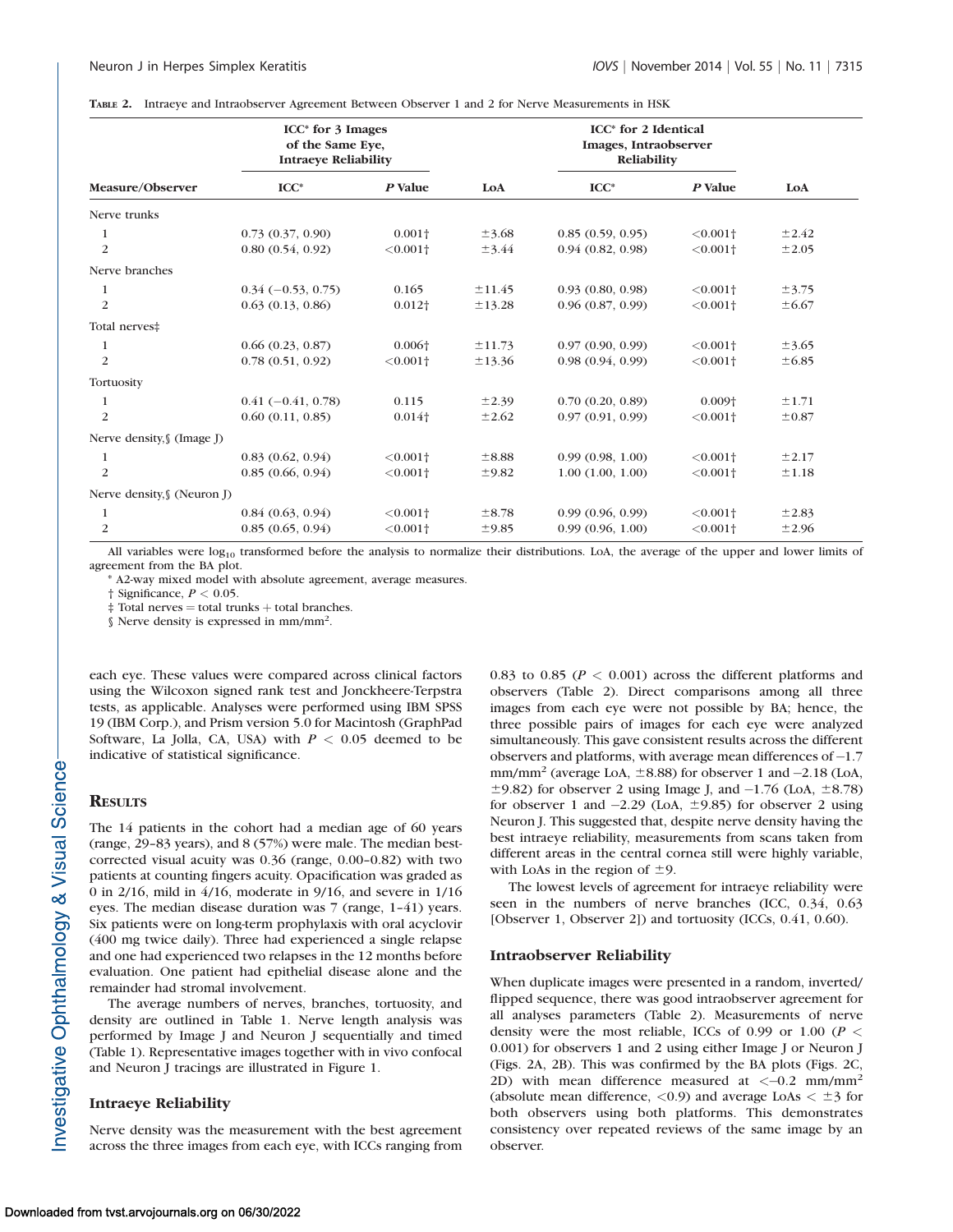

Image J

Neuron J

FIGURE 2. Agreement by the same observer using Image J and Neuron J for corneal nerve density in HSK. Comparison by intraclass correlation of nerve density between the same image and a masked image presented randomly in a series (intraobserver agreement) for observers 1 and 2 using Image J (A) and Neuron J (B) are expressed in mm/mm<sup>2</sup>. The BA plots also are shown (observer 1 [C, D] and observer 2 [E, F]) to demonstrate intraobserver agreement using Image J (C, E) and Neuron J (D, F). The mean (M) difference is expressed together with the upper and lower 95% LoA from the mean difference (defined as  $\pm 1.96$  SD [arrow] and termed LoA). Significance: NS, not significant;  ${}^*P$  < 0.05,  ${}^{**P}$  < 0.01,  ${}^{**P}$  < 0.001.

## Interobserver Reliability

Interobserver reliability of nerve analysis also was high for all of the measures considered (Table 3). Both platforms returned ICCs of 0.96 ( $P < 0.001$ ) for nerve density (Figs. 3A, 3B). However, the BA plots showed significant bias ( $P = 0.005$  and 0.008 for Image J and Neuron J, respectively), with observer 2 consistently returning higher measurements, with an average difference of approximately 1.3 mm/mm2. This also can be observed in Table 1, with observer 2 recording higher median numbers of nerves, trunks, and branches.

Despite the significant bias, the variability in the measurements were more reasonable, with average LoAs of  $\pm$ 3.35 with Image J and  $\pm 3.11$  with Neuron J. This also includes two outliers which, if removed, reduce the LoAs further, to approximately  $\pm 1.6$ .

## Interplatform Reliability

Across the 48 images, Neuron J and Image J gave very consistent results (Figs. 4A, 4B), with ICCs of 1.0 for both observers. The BA plots (Figs. 4C, 4D) found no significant bias  $(P = 0.467, 0.115$  for observers 1 and 2, respectively), and relatively small average LoAs of  $\pm 1.31$  for observer 1 and  $\pm$ 1.12 for observer 2 (average difference 0.07 and -0.13 mm/ mm<sup>2</sup> for observers 1 and 2, respectively).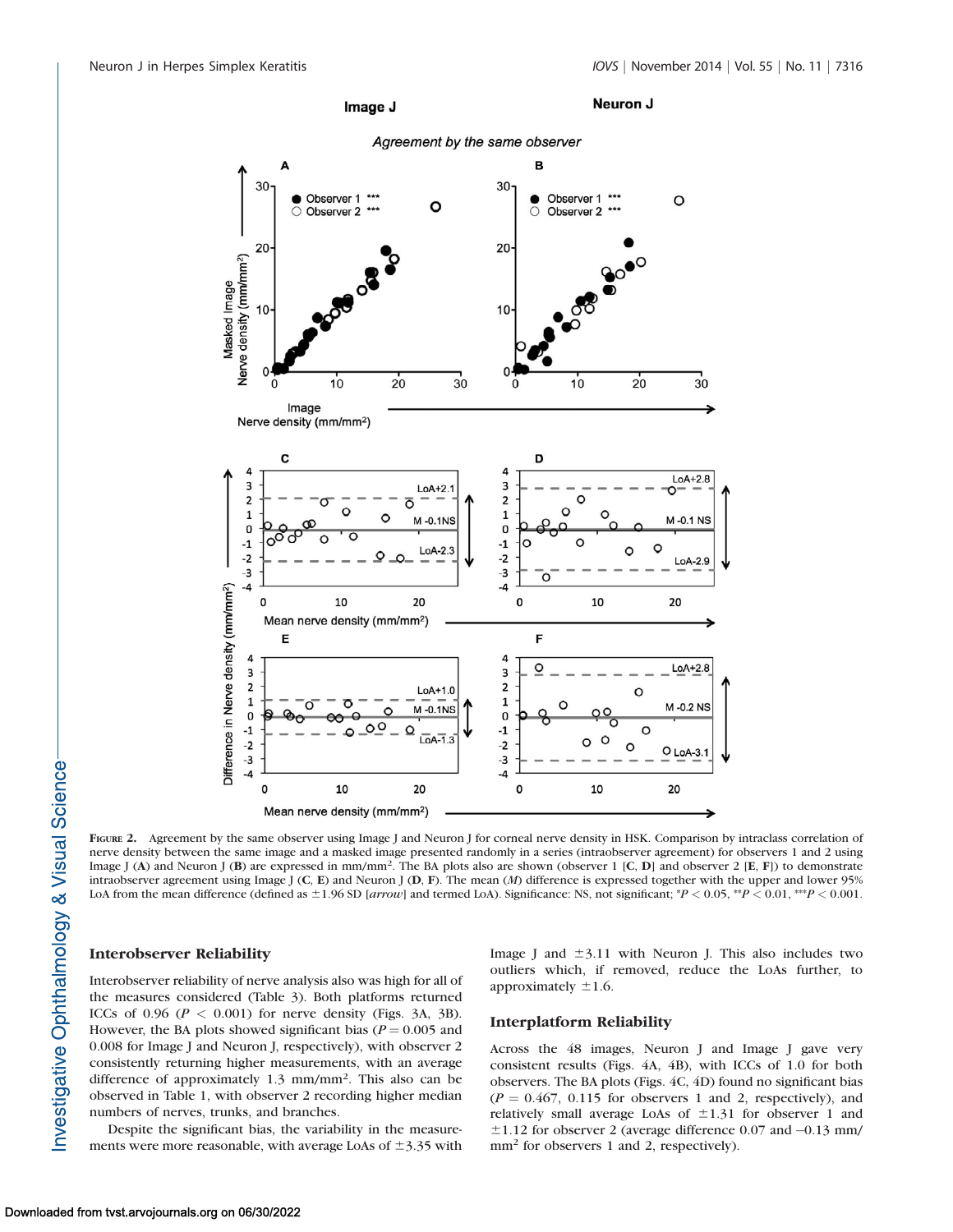TABLE 3. Interobserver Agreement Between Observer 1 and 2 for Nerve Measurements in HSK

| <b>Measure</b>            | <b>ICC*</b> Between<br><b>Observers</b><br><i><b>Interobserver</b></i><br><b>Reliability</b> ) | P Valuet | LOA        |  |
|---------------------------|------------------------------------------------------------------------------------------------|----------|------------|--|
| Nerve trunks              | 0.90(0.62, 0.97)                                                                               | < 0.001  | $\pm 2.07$ |  |
| Nerve branches            | 0.97(0.91, 0.99)                                                                               | < 0.001  | ±3.80      |  |
| Total nerves <sup>#</sup> | 0.97(0.88, 0.99)                                                                               | < 0.001  | ±4.34      |  |
| Tortuosity                | $0.81(-0.16, 0.96)$                                                                            | < 0.001  | $\pm 0.67$ |  |
| Nerve density, Image J    | 0.96(0.75, 0.99)                                                                               | < 0.001  | ±3.35      |  |
| Nerve density, Neuron J   | 0.96(0.83, 0.99)                                                                               | < 0.001  | ±3.11      |  |

All variables were  $log_{10}$  transformed before the analysis to normalize their distributions. LoA, The average of the upper and lower limits of agreement from the BA plot.

\* A 2-way mixed model with absolute agreement, average measures.

† Significance at  $P < 0.05$ .

 $\dagger$  Total nerves = total trunks + total branches.

§ Nerve density is expressed in mm/mm2.

## Timing

Images took significantly less time to assess using Neuron J than Image J, with median times of 50 seconds (quartiles, 18.2–

# Image J

Neuron J in Herpes Simplex Keratitis IOVS in November 2014 | Vol. 55 | No. 11 | 7317

71.5) vs. 89 seconds (35.4–138.1) for observer 1 and 49 seconds (21.5–88.8) vs. 102 seconds (38.5–161.0) for observer 2 (Wilcoxon sign ranked test, both  $P < 0.001$ ).

#### Comparisons With Clinical Findings

The data were used to undertake a preliminary analysis of corneal sequelae. Diminished nerve density was associated with corneal opacification and reduction in visual acuity (Jonckheere-Terpstra test, both  $P = 0.03$ ). There was no association with duration of disease ( $P = 0.56$ ). However, due to low statistical power as a result of the small sample size, it is possible that this nonsignificance may be as a result of a false negative error.

#### **DISCUSSION**

Objective monitoring of disease activity and damage in HSK also is challenging, not least because of the numerous and overlapping corneal sequelae resulting from recurrence, and the absence of agreed and validated HSK-specific activity and damage indices. Ancillary tools to clinical documentation may help the process of documentation and monitoring of disease. For instance, potentially reversible disease activity can be monitored through IVCM by measuring corneal back-scatter,

Neuron J



FIGURE 3. Agreement by different observers using Image J and Neuron J for corneal nerve density in HSK. Comparison by intraclass correlation of nerve density between observers using Image J (A) and Neuron J (B) are shown (interobserver agreement) are expressed in mm/mm2. The BA plots are shown (C, D) to demonstrate interobserver agreement using Image J (C) and Neuron J (D). The mean (M) difference is expressed together with the upper and lower 95% LoA from the mean difference (defined as  $\pm 1.96$  SD [arrow] and termed LoA). Significance: NS, not significant; \*P < 0.05, \*\* $P < 0.01,$  \*\*\* $P < 0.001$ .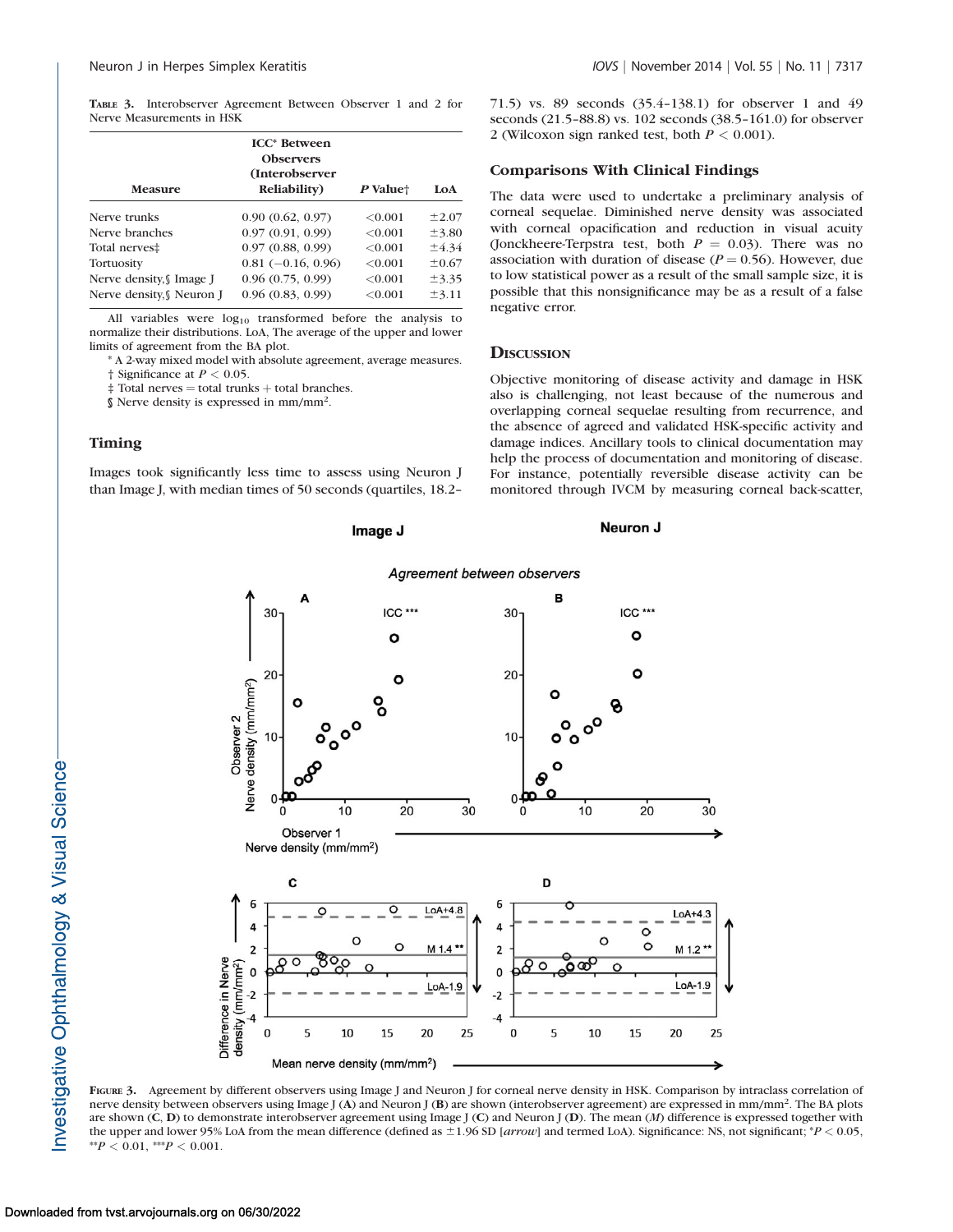**Observer 2** 



**Observer 1** 

FIGURE 4. Agreement by different platforms (Image J versus Neuron J) for corneal nerve density in HSK. Comparison between Image J and Neuron J for the same image for observer 1 (A) and 2 (B). Nerve density is expressed in mm/mm2. The BA plots are also shown (C, D) to demonstrate interplatform agreement for observer 1 (C) and observer 2 (D). The mean (M) difference is expressed together with the 95% LoA from the mean difference (defined as  $\pm 1.96$  SD [arrow]) termed LoA. Significance: NS, not significant; \*P < 0.05, \*\*P < 0.01, \*\*\*P < 0.001.

thereby discriminating disease activity in corneas with existing scarring.<sup>10</sup> Potentially reversible vascularization may also be quantified by fluorescein/indocyanine green angiography, allowing determination of afferent and efferent vessels, and targeted intervention.<sup>18,19</sup> Subjective quantification of nerve damage by IVCM includes the counting of trunks and branches or grading of tortuosity,<sup>15</sup> complemented by calculation of nerve density within frames or through longer mapping protocols.5–9,11,20

With widespread introduction of IVCM into ophthalmic departments, the potential clinical application seems apparent. Observer experience has been shown previously to influence IVCM analysis of corneal disorders, such as microbial keratitis.<sup>7</sup> The motivation for this service evaluation, therefore, was to determine how this platform could be used, and nerve density quantified, in a practical and reproducible fashion through image analysis software, including Image J and its semiautomated plugin Neuron J.

We found that by training two medical students, with no clinical knowledge of HSK or of the clinical data relating to central corneal IVCM images, reliable nerve quantification could be produced. We undertook different assessments of reliability, including comparisons between distinct images from the same eye, masked and randomized duplicates of the same image, and comparisons between observers. These findings are consistent with other studies where Neuron J has been quantified and where experienced observers have been used.16,21,22 Although small but significant differences were found between our inexperienced observers (mean difference, 1.4 and 1.2 mm/mm2) the LoAs seen were relatively low at approximately  $\pm$ 3. Parissi et al.<sup>21</sup> demonstrated that the mean difference between observers using Neuron J to determine the sub-basal nerve density was 0.84 mm/mm2, with a 95% LoA of  $+2.4$  mm/mm<sup>2</sup>, and Dehgani et al.<sup>16</sup> reported 0.62 mm/mm<sup>2</sup> and an ICC of 0.95.16 Although a training set was done, greater variability might also be expected among the inexperienced observers deliberately chosen for this evaluation. It is likely, of course, in clinical practice that images will be viewed and quantified by more experienced observers with greater knowledge, and in keeping with other reports. $21,23$ 

Our study evaluated intraobserver variability and showed that the mean difference between repeated measurements by the same observer was extremely low, highlighting the reliability of an individual observers nerve tracings. We also considered the reliability of distinct images from the same eye. Although the ICC was relatively high, the LoA showed that recorded nerve densities varied widely depending on what point on the eye the image was taken from. This is not altogether surprising, but must be accounted for in order for the measurement of nerve density to be sufficiently consistent for prognostic/diagnostic use. A potential solution would be to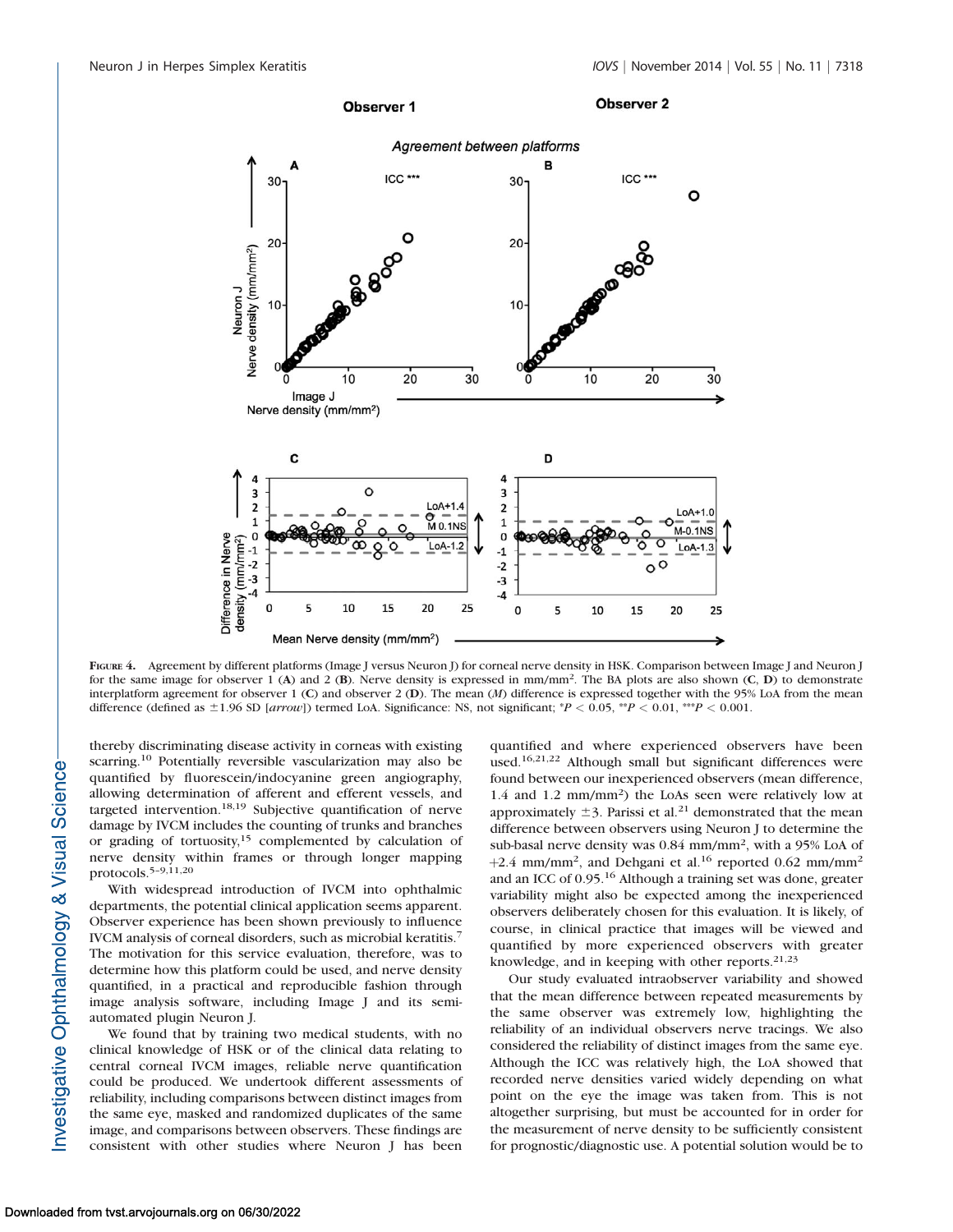pool data from larger numbers of images scanned in the central cornea and take an average of the results.

When undertaking subjective assessments, including number of nerves/branches and tortuosity by scale, there was good agreement. The ICCs of these subjective assessments were lower, however, than the assessment by Image J and by Neuron J. Alternative tortuosity scales have been described and include the three-point scale described by Scarpa et al., $^{23}$  which has been shown to be reliable.

The time taken to complete tasks between platforms was significantly higher with Image J than for Neuron J. The time scale of 50 seconds was comparable to those of Dehghani et al.<sup>16</sup> who took an average of 60 seconds to complete a frame. Time to completion is an obvious advantage of semiautomated platforms and this recent study also has shown that automated platforms, such as ACCMetrics, compare favorably with Neuron J. The intraobserver and intereye variability data, however, are not available for direct comparison with this study, and other automated platforms<sup>24</sup> have been found to be less reliable when compared to Neuron  $I<sup>23</sup>$ 

Despite the relatively small sample size, we were able to demonstrate that the extent of corneal scarring and reduction in visual acuity was inversely related to nerve density, reflecting corneal scarring. There are numerous sequelae of neurotrophic corneal damage and the ability to quantify these changes in terms of further vulnerability to relapse or secondary infections has not been explored to our knowledge. Hamrah et al.,<sup>25</sup> however, have demonstrated an association with decreased corneal epithelial cell density, suggesting a direct influence on corneal epithelial homeostasis, and others have recently outlined the association with dry eye problems in a murine model of  $HSK<sup>2</sup>$ . A reduction in corneal nerve density also has been demonstrated in dry eye problems independent of HSK, but whether there is a potentially important association with epithelial integrity, recurrence, and vulnerability to other infections has not been established.

Limitations in this study include the absence of an aesthesiometer to confirm correlation with sensation, and the fact that subjective assessment of corneal sensation was not associated with a reduction in corneal nerve plexus density (data not shown). We also were unable to demonstrate association with duration of disease, perhaps as a result of low statistical power, due to relatively small series in this evaluation exercise. Also, newer, recently validated grading systems, such as the QUT system, had not been described at the time of undertaking this study for comparison.<sup>23</sup>

The IVCM combined with Neuron J affords objective, userfriendly, and fast quantification of corneal nerve damage in HSK, even by relatively inexperienced observers. Improved consistency between disparate images must be explored further and in a larger longitudinal cohort. Furthermore, determining Neuron J's role in acute and chronic HSK is required to explore the potential of using this modality as an objective disease grading clinical tool. Nonetheless, it remains and attractive option because of its availability, ease of acquisition and usability.

#### Acknowledgments

The authors thank the Sandwell and West Birmingham NHS Trust Departments of Research and Development and Optometry for their support in facilitating this project.

Presented in part at the International Ocular Surface Society meeting, Orlando, Florida, United States, May 2014.

Supported by a Clinical Lectureship from the National Institute for Health Research, London, UK (GPW); the Barbara Mary Wilmot Trust Fund administered by the Birmingham Eye Foundation (Registered UK Charity 257549); and the Fight for Sight (UK) New Lecturers Grant (GPW). The authors alone are responsible for the content and writing of the paper.

Disclosure: P. Cottrell, None; S. Ahmed, None; C. James, None; J. Hodson, None; P.J. McDonnell, None; S. Rauz, None; G.P. Williams, None

#### References

- 1. Rowe AM, St Leger AJ, Jeon S, Dhaliwal DK, Knickelbein JE, Hendricks RL. Herpes keratitis. Prog Retin Eye Res. 2013;32: 88–101.
- 2. Yun H, Rowe AM, Lathrop KL, Harvey SA, Hendricks RL. Reversible nerve damage and cornea pathology in murine herpes simplex stromal keratitis. J Virol. 2014;88:7870-7880.
- 3. Grupcheva CN, Wong T, Riley AF, McGhee CN. Assessing the sub-basal nerve plexus of the living healthy human cornea by in vivo confocal microscopy. Clin Exp Ophthalmol. 2002;30: 187–190.
- 4. Patel DV, McGhee CN. Mapping of the normal human corneal sub-basal nerve plexus by in vivo laser scanning confocal microscopy. Invest Ophthalmol Vis Sci. 2005;46:4485–4488.
- 5. Hollingsworth JG, Bonshek RE, Efron N. Correlation of the appearance of the keratoconic cornea in vivo by confocal microscopy and in vitro by light microscopy. Cornea. 2005;24: 397–405.
- 6. Benitez del Castillo JM, Wasfy MA, Fernandez C, Garcia-Sanchez J. An in vivo confocal masked study on corneal epithelium and sub-basal nerves in patients with dry eye. Invest Ophthalmol Vis Sci. 2004;45:3030–3035.
- 7. Hau SC, Dart JK, Vesaluoma M, et al. Diagnostic accuracy of microbial keratitis with in vivo scanning laser confocal microscopy. Br J Ophthalmol. 2010;94:982–987.
- 8. Hamrah P, Cruzat A, Dastjerdi MH, et al. Unilateral herpes zoster ophthalmicus results in bilateral corneal nerve alteration: an in vivo confocal microscopy study. Ophthalmology. 2013;120:40–47.
- 9. Hamrah P, Cruzat A, Dastjerdi MH, et al. Corneal sensation and subbasal nerve alterations in patients with herpes simplex keratitis: an in vivo confocal microscopy study. Ophthalmology. 2010;117:1930–1936.
- 10. Hillenaar T, van Cleynenbreugel H, Verjans GM, Wubbels RJ, Remeijer L. Monitoring the inflammatory process in herpetic stromal keratitis: the role of in vivo confocal microscopy. Ophthalmology. 2012;119:1102–1110.
- 11. Nagasato D, Araki-Sasaki K, Kojima T, Ideta R, Dogru M. Morphological changes of corneal subepithelial nerve plexus in different types of herpetic keratitis. Jpn J Ophthalmol. 2011;55:444–450.
- 12. Meijering E, Jacob M, Sarria JC, Steiner P, Hirling H, Unser M. Design and validation of a tool for neurite tracing and analysis in fluorescence microscopy images. Cytometry A. 2004;58: 167–176.
- 13. Cruzat A, Witkin D, Baniasadi N, et al. Inflammation and the nervous system: the connection in the cornea in patients with infectious keratitis. Invest Ophthalmol Vis Sci. 2011;52:5136– 5143.
- 14. Sotozono C, Ang LP, Koizumi N, et al. New grading system for the evaluation of chronic ocular manifestations in patients with Stevens-Johnson syndrome. Ophthalmology. 2007;114: 1294–1302.
- 15. Oliveira-Soto L, Efron N. Morphology of corneal nerves using confocal microscopy. Cornea. 2001;20:374–384.
- 16. Dehghani C, Pritchard N, Edwards K, Russell AW, Malik RA, Efron N. Fully automated, semiautomated, and manual morphometric analysis of corneal subbasal nerve plexus in individuals with and without diabetes. Cornea. 2014;33:696– 702.